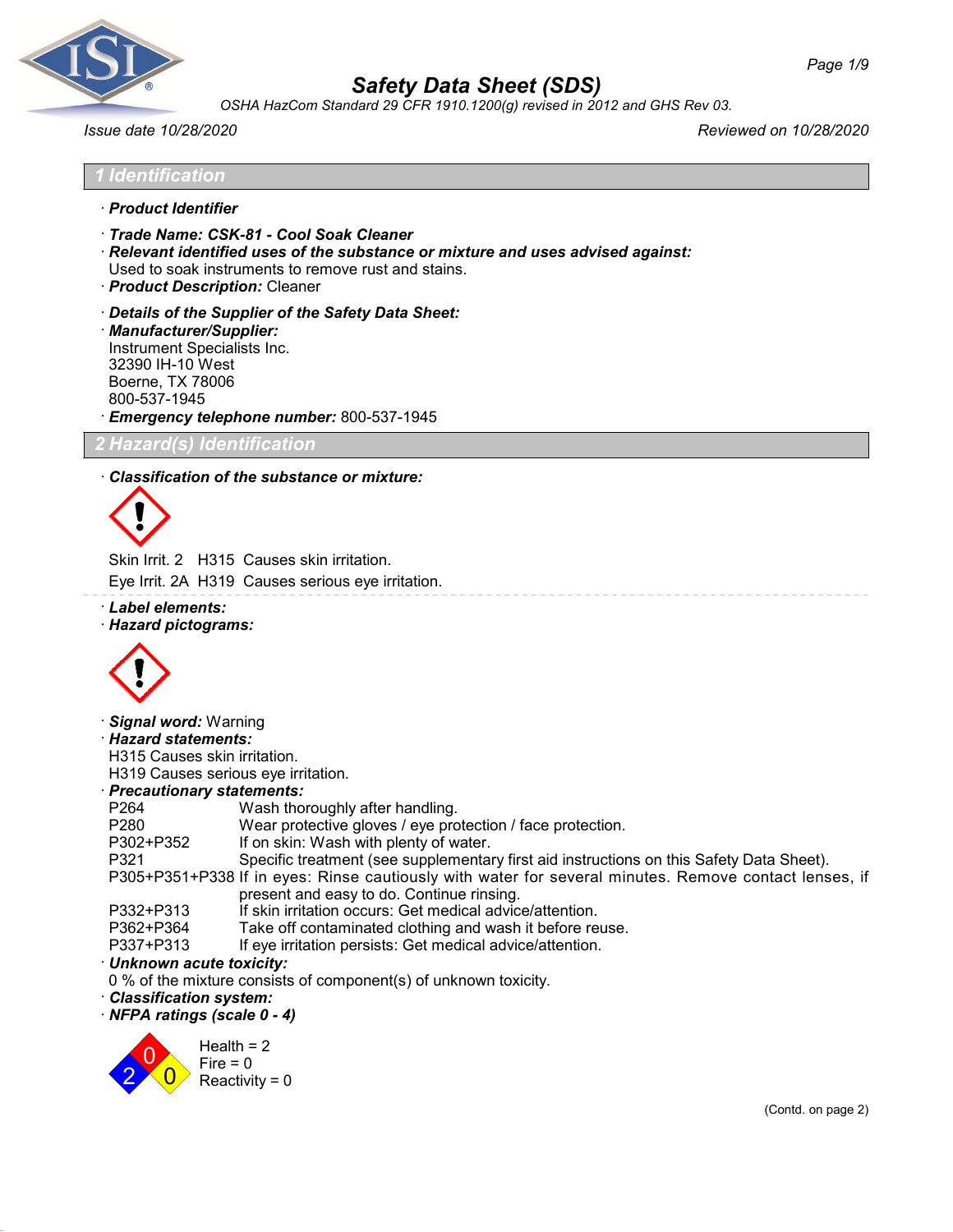

# *Safety Data Sheet (SDS)*

*OSHA HazCom Standard 29 CFR 1910.1200(g) revised in 2012 and GHS Rev 03.*

*Issue date 10/28/2020 Reviewed on 10/28/2020*

# *Trade Name: CSK-81 - Cool Soak Cleaner*

### · *HMIS-ratings (scale 0 - 4)*

|             | $HEALTH$ 2 Health = 2                    |
|-------------|------------------------------------------|
| <b>FIRE</b> | $\blacksquare$ 0 $\blacksquare$ Fire = 0 |
|             | REACTIVITY 0   Physical Hazard = 0       |

### · *Hazard(s) not otherwise classified (HNOC):* None known

*3 Composition/Information on Ingredients*

### · *Chemical characterization: Substance*

· *Description:* Mixture: consisting of the following components.

· *Dangerous Components:*

# Trade Secret **Met. Corr.1, H290; Skin Corr. 1B, H314** 15-35%

### · *Additional information:*

Trade secret made in accordance with paragraph (i) of §1910.1200 of 29 CFR 1910.1200, the OSHA Hazard Communication Standard and U.S. Code of Federal Regulations.

The exact percentages of the ingredients of this mixture are considered to be proprietary and are withheld in accordance with the provisions of paragraph (i) of §1910.1200 of 29 CFR 1910.1200 Trade Secrets.

### *4 First-Aid Measures*

### · *Description of first aid measures*

· *General information:* Immediately remove any clothing soiled by the product.

· *After inhalation:*

Supply fresh air. If required, provide artificial respiration. Consult doctor if symptoms persist.

In case of unconsciousness place patient stably in the side position for transportation.

· *After skin contact:*

Immediately wash with water and soap and rinse thoroughly.

If skin irritation occurs, consult a doctor.

· *After eye contact:*

Rinse opened eye for at least 15 minutes under running water. If symptoms persist, consult a doctor.

- · *After swallowing:* Drink copious amounts of water and provide fresh air. Immediately call a doctor.
- · *Information for doctor*
- · *Most important symptoms and effects, both acute and delayed:* No further relevant information available. · *Indication of any immediate medical attention and special treatment needed:* No further relevant information available.

### *5 Fire-Fighting Measures*

· *Extinguishing media*

### · *Suitable extinguishing agents:*

CO₂, extinguishing powder or water spray. Fight larger fires with water spray or alcohol resistant foam.

- · *For safety reasons unsuitable extinguishing agents:* No further relevant information.
- · *Special hazards arising from the substance or mixture:* No further relevant information available.
- · *Advice for firefighters*

### · *Special protective equipment for firefighters:*

As in any fire, wear self-contained breathing apparatus pressure-demand (NIOSH approved or equivalent) and full protective gear to prevent contact with skin and eyes.

#### *6 Accidental Release Measures*

- · *Personal precautions, protective equipment and emergency procedures:*
- Wear protective equipment. Keep unprotected persons away.
- · *Environmental precautions:* Dilute with plenty of water.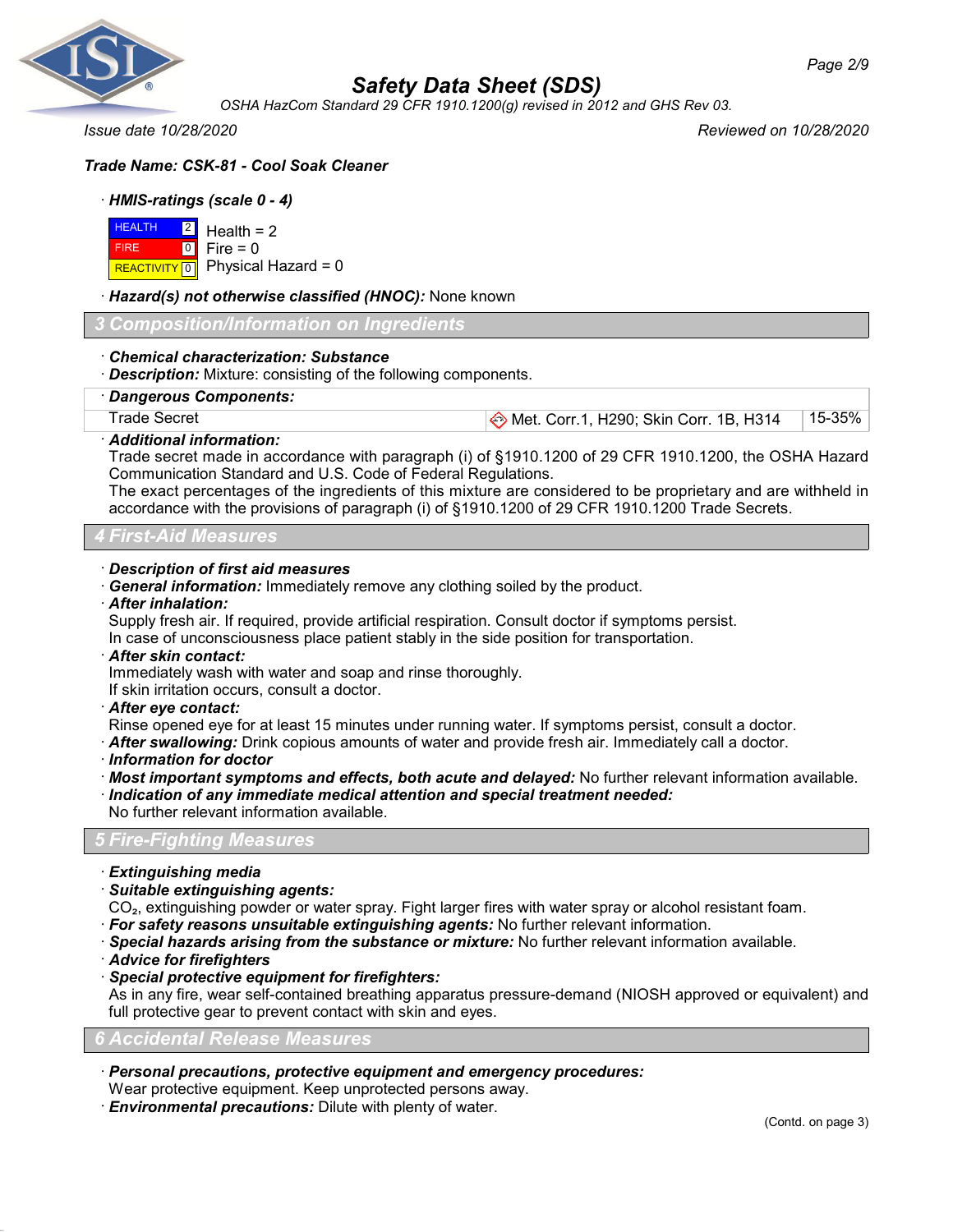

*OSHA HazCom Standard 29 CFR 1910.1200(g) revised in 2012 and GHS Rev 03.*

*Issue date 10/28/2020 Reviewed on 10/28/2020*

### *Trade Name: CSK-81 - Cool Soak Cleaner*

### · *Methods and material for containment and cleaning up:* Ensure adequate ventilation.

Use neutralizing agent.

Absorb with liquid-binding material (i.e. sand, diatomite, acid binders, universal binders, sawdust).

Dispose of contaminated material as waste according to section 13.

### · *Reference to other sections:*

- See Section 7 for information on safe handling.
- See Section 8 for information on personal protection equipment.
- See Section 13 for disposal information.

### · *Protective Action Criteria for Chemicals*

| $·$ PAC-1:                         |                         |
|------------------------------------|-------------------------|
| <b>Trade Secret</b>                | $3$ mg/m <sup>3</sup>   |
| <b>Trade Secret</b>                | $9.8$ mg/m <sup>3</sup> |
| $·$ PAC-2:                         |                         |
| <b>Trade Secret</b>                | $30 \text{ mg/m}^3$     |
| <b>Trade Secret</b>                | 110 mg/m $3$            |
| $·$ PAC-3:                         |                         |
| <b>Trade Secret</b>                | 150 mg/ $m3$            |
| <b>Trade Secret</b>                | 650 mg/m <sup>3</sup>   |
| <b>Tilling His common Advances</b> |                         |

### *7 Handling and Storage*

### · *Handling*

· *Precautions for safe handling:*

Ensure good ventilation/exhaustion at the workplace. Avoid contact with skin, eyes and clothing

Prevent formation of aerosols.

- · *Information about protection against explosions and fires:* No special measures required.
- · *Conditions for safe storage, including any incompatibilities*
- · *Storage*
- · *Requirements to be met by storerooms and receptacles:* Store in a cool, dry place.
- · *Information about storage in one common storage facility:* See Section 10 (Incompatible materials)
- · *Further information about storage conditions:* Keep receptacle tightly sealed.
- · *Specific end use(s):* No further relevant information available.

### *8 Exposure Controls/Personal Protection*

· *Additional information about design of technical systems:* No further data; see section 7.

### · *Control parameters:*

| Components with occupational exposure limits:                                                         |  |
|-------------------------------------------------------------------------------------------------------|--|
| <b>Trade Secret</b>                                                                                   |  |
| PEL   Long-term value: 1 mg/m <sup>3</sup>                                                            |  |
| REL Short-term value: $3 \text{ mg/m}^3$<br>Long-term value: 1 mg/m <sup>3</sup>                      |  |
| TLV Short-term value: $3 \text{ mg/m}^3$<br>Long-term value: 1 mg/m <sup>3</sup>                      |  |
| Additional information: The lists that were valid during the creation of this SDS were used as basis. |  |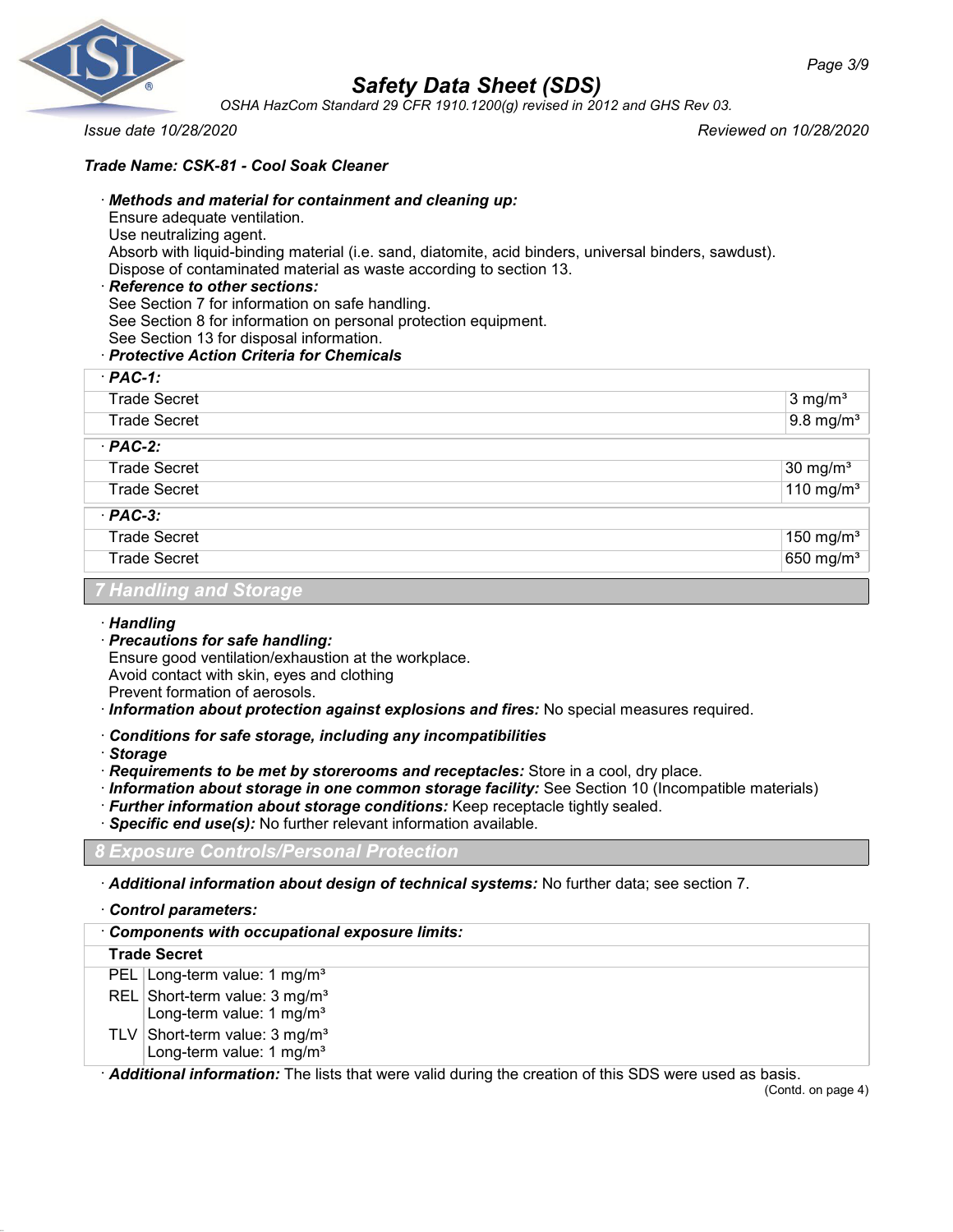

*OSHA HazCom Standard 29 CFR 1910.1200(g) revised in 2012 and GHS Rev 03.*

*Issue date 10/28/2020 Reviewed on 10/28/2020*

### *Trade Name: CSK-81 - Cool Soak Cleaner*

- · *Exposure controls:*
- · *Personal protective equipment*
- · *General protective and hygienic measures:*

The usual precautionary measures for handling chemicals should be followed.

Keep away from foodstuffs, beverages and feed.

Immediately remove all soiled and contaminated clothing and wash before reuse.

Wash hands before breaks and at the end of work.

Avoid contact with the eyes and skin.

· *Breathing equipment:* Not required.

### · *Protection of hands:*



Protective gloves

The glove material has to be impermeable and resistant to the product/ the substance/ the preparation. Due to missing tests no recommendation to the glove material can be given for the product/ the preparation/ the chemical mixture.

Select glove material based on penetration times, rates of diffusion and degradation.

### · *Material of gloves:*

The selection of the suitable gloves does not only depend on the material, but also on further marks of quality and varies from manufacturer to manufacturer. As the product is a preparation of several substances, the resistance of the glove material cannot be calculated in advance and has therefore to be checked prior to the application.

### · *Penetration time of glove material:*

The exact break-through time has to be determined and observed by the manufacturer of the protective gloves.

### · *Eye protection:*



Tightly sealed goggles

### *9 Physical and Chemical Properties*

| Information on basic physical and chemical properties |                               |
|-------------------------------------------------------|-------------------------------|
| <b>General Information</b>                            |                               |
| · Appearance:                                         |                               |
| Form:                                                 | Liquid                        |
| Color:                                                | Pink                          |
| · Odor:                                               | Citrus                        |
| Odor threshold:                                       | Not determined.               |
| $\cdot$ Change in condition                           |                               |
| <b>Melting point/Melting range:</b>                   | Not determined.               |
| <b>Boiling point/Boiling range:</b>                   | 100 °C (212 °F)               |
| · Flash point:                                        | None                          |
| · Flammability (solid, gaseous):                      | Not applicable.               |
| · Decomposition temperature:                          | Not determined.               |
| · Auto igniting:                                      | Product is not self-igniting. |
|                                                       |                               |

(Contd. on page 5)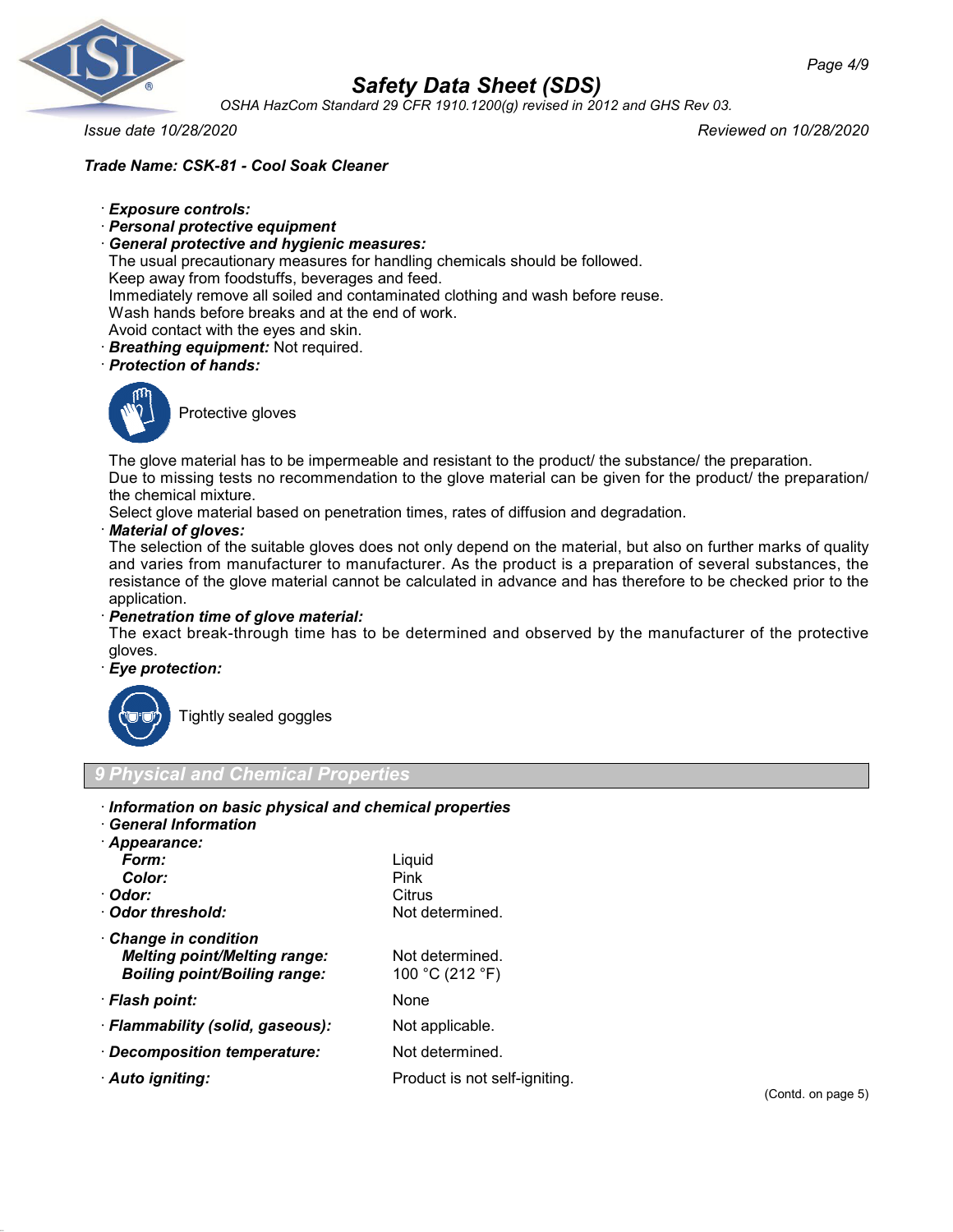

*OSHA HazCom Standard 29 CFR 1910.1200(g) revised in 2012 and GHS Rev 03.*

*Issue date 10/28/2020 Reviewed on 10/28/2020*

### *Trade Name: CSK-81 - Cool Soak Cleaner*

| · Danger of explosion:                                                               | Product does not present an explosion hazard.         |
|--------------------------------------------------------------------------------------|-------------------------------------------------------|
| · Explosion limits:<br>Lower:<br><b>Upper:</b>                                       | Not determined.<br>Not determined.                    |
| · Vapor pressure:                                                                    | Not determined.                                       |
| · Density:<br><b>Relative density:</b><br>Vapor density:<br><b>Evaporation rate:</b> | Not determined.<br>Not determined.<br>Not determined. |
| · Solubility in / Miscibility with:<br>Water:                                        | Soluble.                                              |
| · Partition coefficient (n-octanol/water): Not determined.                           |                                                       |
| · Viscosity:<br>Dynamic:<br><b>Kinematic:</b>                                        | Not determined.<br>Not determined.                    |
| · Solvent content:<br><b>Organic solvents:</b><br>Other information:                 | $0.0\%$<br>No further relevant information available. |
| <b>10 Stability and Reactivity</b>                                                   |                                                       |

· *Reactivity:* No further relevant information available.

- · *Chemical stability:* Stable under normal conditions.
- · *Thermal decomposition / conditions to be avoided:* No decomposition if used according to specifications.
- · *Possibility of hazardous reactions:* No dangerous reactions known.
- · *Conditions to avoid:* No further relevant information available.
- · *Incompatible materials:* No further relevant information available.
- · *Hazardous decomposition products:* No dangerous decomposition products known.

*11 Toxicological Information*

· *Information on toxicological effects:*

· *Acute toxicity:*

|                                                                                         | · LD/LC50 values that are relevant for classification:                                                                                                                                                                                                                                                             |
|-----------------------------------------------------------------------------------------|--------------------------------------------------------------------------------------------------------------------------------------------------------------------------------------------------------------------------------------------------------------------------------------------------------------------|
| <b>Trade Secret</b>                                                                     |                                                                                                                                                                                                                                                                                                                    |
| Oral                                                                                    | LD50 > 5,000 mg/kg (Rat) (OECD Test Guideline 423)                                                                                                                                                                                                                                                                 |
|                                                                                         | Dermal LD50 2,740 mg/kg (Rabbit)                                                                                                                                                                                                                                                                                   |
|                                                                                         | Remarks: Behavioral: Somnolence (general depressed activity). Behavioral: Excitement.                                                                                                                                                                                                                              |
| · Primary irritant effect:<br>$\cdot$ On the eye:<br>Corrosive effect.<br>nronorotiono: | $\cdot$ On the skin: Strong caustic effect on skin and mucous membranes.<br>Strong irritant with the danger of severe eye injury.<br>Causes serious eye irritation.<br>· Additional toxicological information:<br>The product shows the following dangers according to internally approved calculation methods for |

preparations: Corrosive

(Contd. on page 6)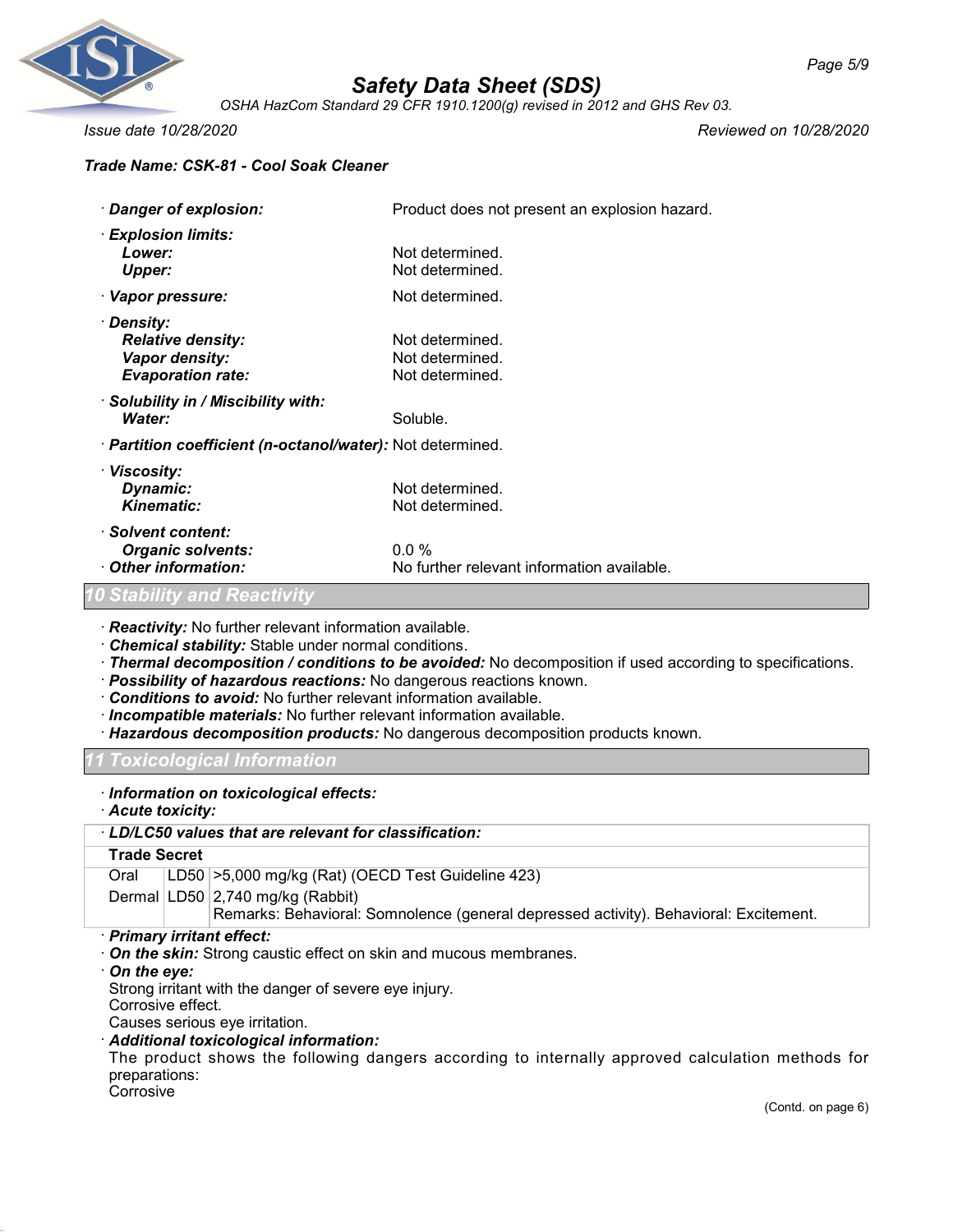

*OSHA HazCom Standard 29 CFR 1910.1200(g) revised in 2012 and GHS Rev 03.*

*Issue date 10/28/2020 Reviewed on 10/28/2020*

## *Trade Name: CSK-81 - Cool Soak Cleaner*

Irritant

Swallowing will lead to a corrosive effect on mouth and throat and to the danger of perforation of esophagus and stomach.

### · *Carcinogenic categories:*

· *IARC (International Agency for Research on Cancer):*

None of the ingredients are listed.

### · *NTP (National Toxicology Program):*

None of the ingredients are listed.

### · *OSHA-Ca (Occupational Safety & Health Administration):*

None of the ingredients are listed.

### *12 Ecological Information*

· *Toxicity:*

### · *Aquatic toxicity:*

**Trade Secret**

- EC50 4.6 mg/l (Daphnia)
- · *Persistence and degradability:* No further relevant information available.
- · *Behavior in environmental systems:*
- · *Bioaccumulative potential:* No further relevant information available.
- · *Mobility in soil:* No further relevant information available.
- · *Additional ecological information:*
- · *General notes:*

Must not reach bodies of water or drainage ditch undiluted or unneutralized.

Do not allow undiluted product or product that has not been neutralized to reach ground water, water course or sewage system.

- · *Results of PBT and vPvB assessment:*
- · *PBT:* Not applicable.
- · *vPvB:* Not applicable.
- · *Other adverse effects:* No further relevant information available.

### *13 Disposal Considerations*

### · *Waste treatment methods*

· *Recommendation:*

Must not be disposed of together with household garbage. Do not allow product to reach sewage system. Observe all federal, state and local environmental regulations when disposing of this material.

· *Uncleaned packaging*

- · *Recommendation:* Disposal must be made according to official regulations.
- · *Recommended cleansing agent:* Water, if necessary with cleansing agents.

\* *14 Transport Information*

- · *UN-Number:*
- · **DOT, ADR/ADN, IMDG, IATA** Non-Regulated Material
- · *UN proper shipping name:*
- · **DOT, ADR/ADN, IMDG, IATA** Non-Regulated Material
- · *Transport hazard class(es):*
- · *DOT, ADR/ADN, ADN, IMDG, IATA*

· **Class:** Non-Regulated Material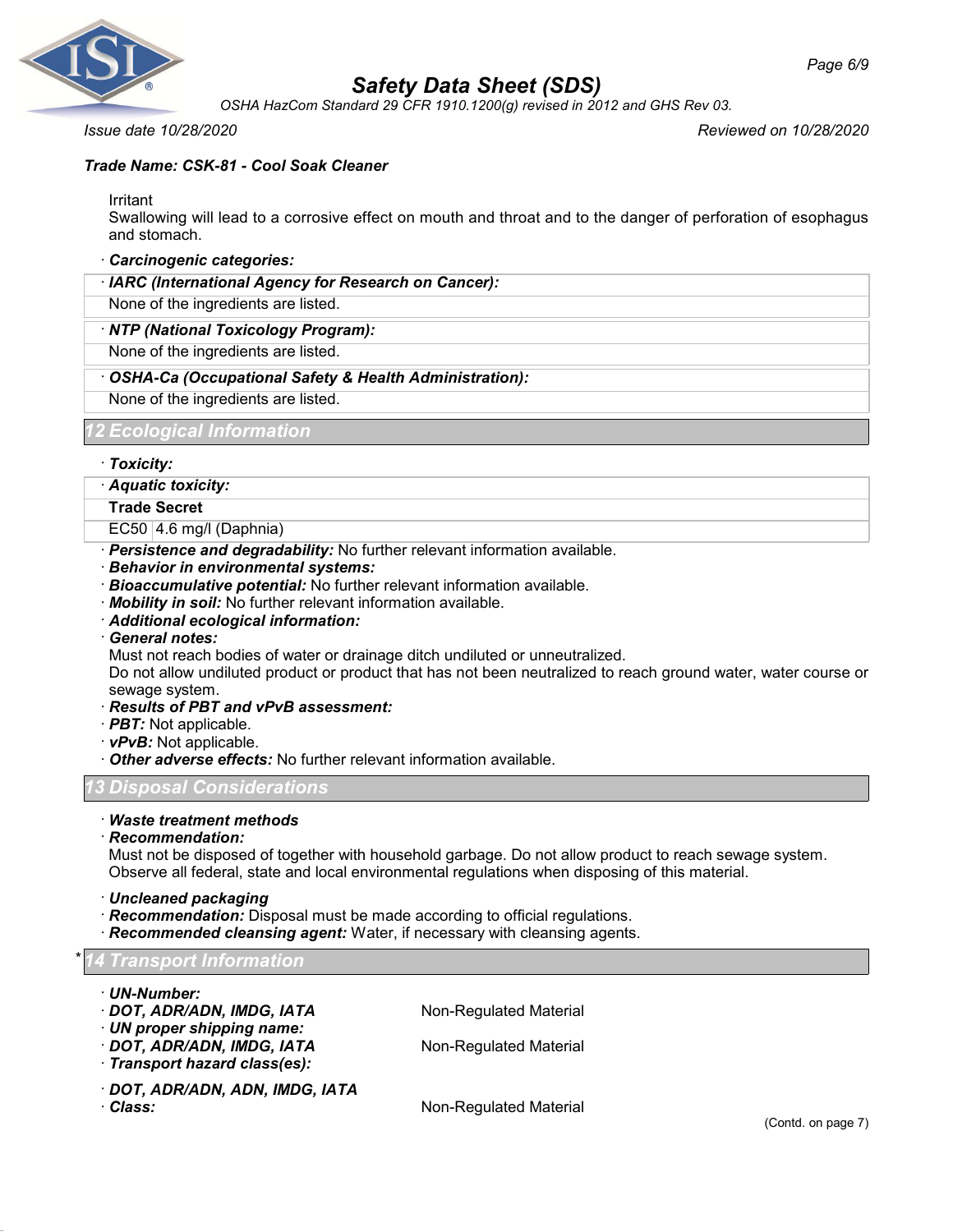

*OSHA HazCom Standard 29 CFR 1910.1200(g) revised in 2012 and GHS Rev 03.*

*Issue date 10/28/2020 Reviewed on 10/28/2020*

| Trade Name: CSK-81 - Cool Soak Cleaner                                          |                                                                                                         |
|---------------------------------------------------------------------------------|---------------------------------------------------------------------------------------------------------|
| · Packing group:                                                                |                                                                                                         |
| · DOT, ADR/ADN, IMDG, IATA                                                      | Non-Regulated Material                                                                                  |
| · Environmental hazards:                                                        | Not applicable.                                                                                         |
| · Special precautions for user:<br>· Transport in bulk according to Annex II of | Not applicable.                                                                                         |
| <b>MARPOL73/78 and the IBC Code:</b>                                            | Not applicable.                                                                                         |
| · UN "Model Regulation":                                                        | Non-Regulated Material                                                                                  |
| <b>Regulatory Information</b>                                                   |                                                                                                         |
| · SARA (Superfund Amendments and Reauthorization):                              | $\cdot$ Safety, health and environmental regulations/legislation specific for the substance or mixture: |
| · Section 355 (extremely hazardous substances):                                 |                                                                                                         |
| None of the ingredients are listed.                                             |                                                                                                         |
| · Section 313 (Specific toxic chemical listings):                               |                                                                                                         |
| <b>Trade Secret</b>                                                             |                                                                                                         |
| · TSCA (Toxic Substances Control Act):                                          |                                                                                                         |
| <b>Trade Secret</b>                                                             |                                                                                                         |
| <b>Trade Secret</b>                                                             |                                                                                                         |
| <b>Trade Secret</b>                                                             |                                                                                                         |
| <b>Trade Secret</b>                                                             |                                                                                                         |
| California Proposition 65:                                                      |                                                                                                         |
| Chemicals known to cause cancer:                                                |                                                                                                         |
| None of the ingredients are listed.                                             |                                                                                                         |
| Chemicals known to cause reproductive toxicity for females:                     |                                                                                                         |
| None of the ingredients are listed.                                             |                                                                                                         |
| Chemicals known to cause reproductive toxicity for males:                       |                                                                                                         |
| None of the ingredients are listed.                                             |                                                                                                         |
| Chemicals known to cause developmental toxicity:                                |                                                                                                         |
| None of the ingredients are listed.                                             |                                                                                                         |
| · New Jersey Right-to-Know List:                                                |                                                                                                         |
| <b>Trade Secret</b>                                                             |                                                                                                         |
| · New Jersey Special Hazardous Substance List:                                  |                                                                                                         |
| <b>Trade Secret</b>                                                             | $\overline{CO}$                                                                                         |
| · Pennsylvania Right-to-Know List:                                              |                                                                                                         |
| <b>Trade Secret</b>                                                             |                                                                                                         |
| <b>Trade Secret</b>                                                             |                                                                                                         |
| <b>Trade Secret</b>                                                             |                                                                                                         |
| · Pennsylvania Special Hazardous Substance List:                                |                                                                                                         |
| <b>Trade Secret</b>                                                             | Е                                                                                                       |
| <b>Trade Secret</b>                                                             | Е                                                                                                       |
| <b>Trade Secret</b>                                                             | E.                                                                                                      |

(Contd. on page 8)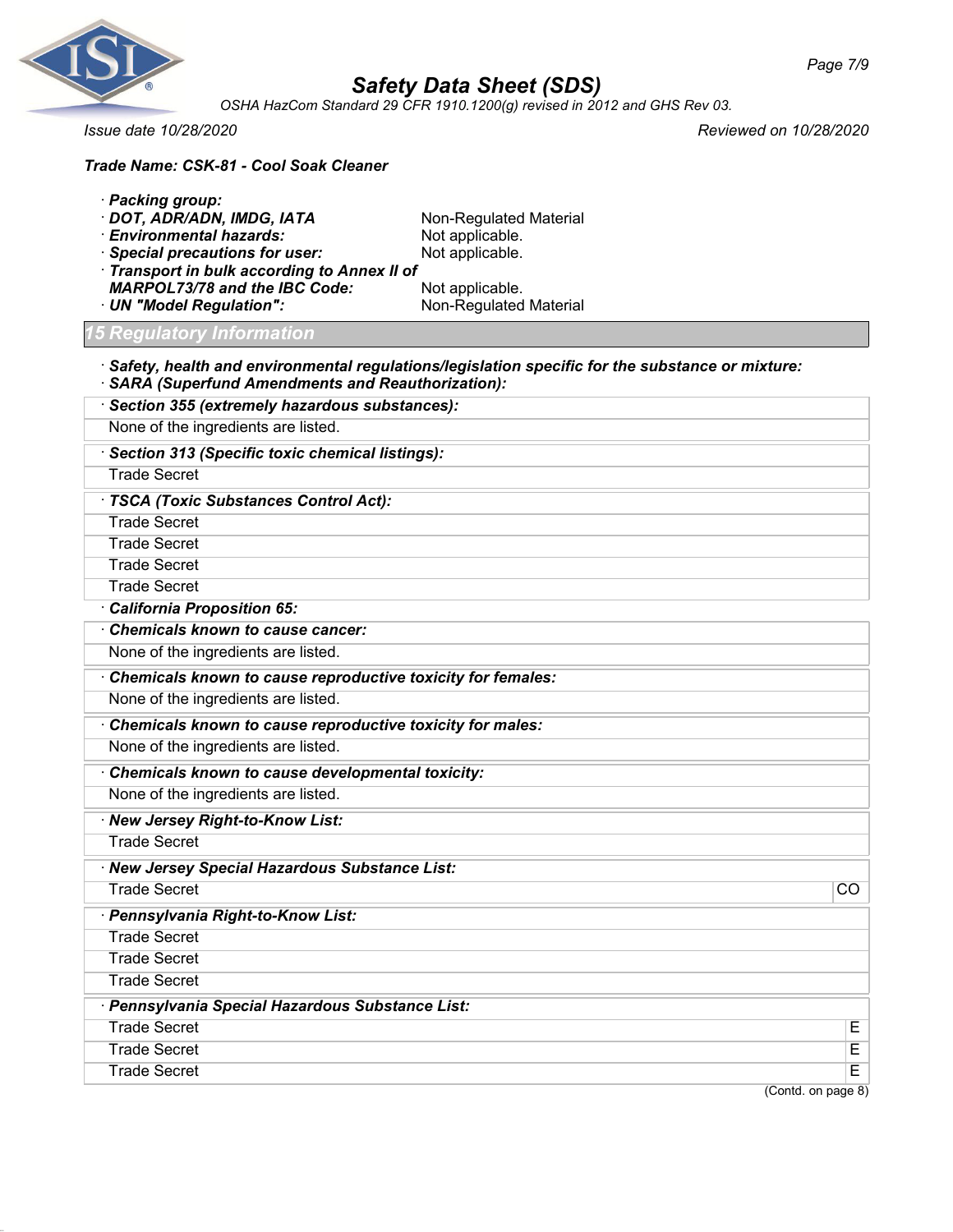

*OSHA HazCom Standard 29 CFR 1910.1200(g) revised in 2012 and GHS Rev 03.*

*Issue date 10/28/2020 Reviewed on 10/28/2020*

### *Trade Name: CSK-81 - Cool Soak Cleaner*

#### · *Carcinogenic categories:*

· *EPA (Environmental Protection Agency):*

None of the ingredients are listed.

### · *TLV (Threshold Limit Value established by ACGIH):*

None of the ingredients are listed.

### · *NIOSH-Ca (National Institute for Occupational Safety and Health):*

None of the ingredients are listed.

#### · *GHS label elements*

The product is classified and labeled according to the Globally Harmonized System (GHS).

#### · *Hazard pictograms:*



#### · *Signal word:* Warning

· *Hazard statements:*

H315 Causes skin irritation.

H319 Causes serious eye irritation.

#### · *Precautionary statements:*

| P <sub>264</sub> | Wash thoroughly after handling.                                                                       |
|------------------|-------------------------------------------------------------------------------------------------------|
| P <sub>280</sub> | Wear protective gloves / eye protection / face protection.                                            |
| P302+P352        | If on skin: Wash with plenty of water.                                                                |
| P321             | Specific treatment (see supplementary first aid instructions on this Safety Data Sheet).              |
|                  | P305+P351+P338 If in eyes: Rinse cautiously with water for several minutes. Remove contact lenses, if |
|                  | present and easy to do. Continue rinsing.                                                             |
| P332+P313        | If skin irritation occurs: Get medical advice/attention.                                              |
| P362+P364        | Take off contaminated clothing and wash it before reuse.                                              |
| P337+P313        | If eye irritation persists: Get medical advice/attention.                                             |
|                  |                                                                                                       |

#### · *National regulations:*

None of the ingredients are listed.

· *Chemical safety assessment:* A Chemical Safety Assessment has not been carried out.

#### *16 Other Information*

The information and recommendations in this safety data sheet are, to the best of our knowledge, accurate as of the date of issue. Nothing herein shall be deemed to create warranty, expressed or implied, and shall not establish a legally valid contractual relationship. It is the responsibility of the user to determine applicability of this information and the suitability of the material or product for any particular purpose.

### · *Date of last revision/ revision number:* 10/28/2020 / 11

#### · *Abbreviations and acronyms:*

ADR: The European Agreement concerning the International Carriage of Dangerous Goods by Road

ADN: The European Agreement concerning the International Carriage of Dangerous Goods by Inland Waterways

IMDG: International Maritime Code for Dangerous Goods

DOT: US Department of Transportation

IATA: International Air Transport Association

ACGIH: American Conference of Governmental Industrial Hygienists

EINECS: European Inventory of Existing Commercial Chemical Substances

ELINCS: European List of Notified Chemical Substances

CAS: Chemical Abstracts Service (division of the American Chemical Society)

NFPA: National Fire Protection Association (USA)

HMIS: Hazardous Materials Identification System (USA)

LC50: Lethal concentration, 50 percent LD50: Lethal dose, 50 percent